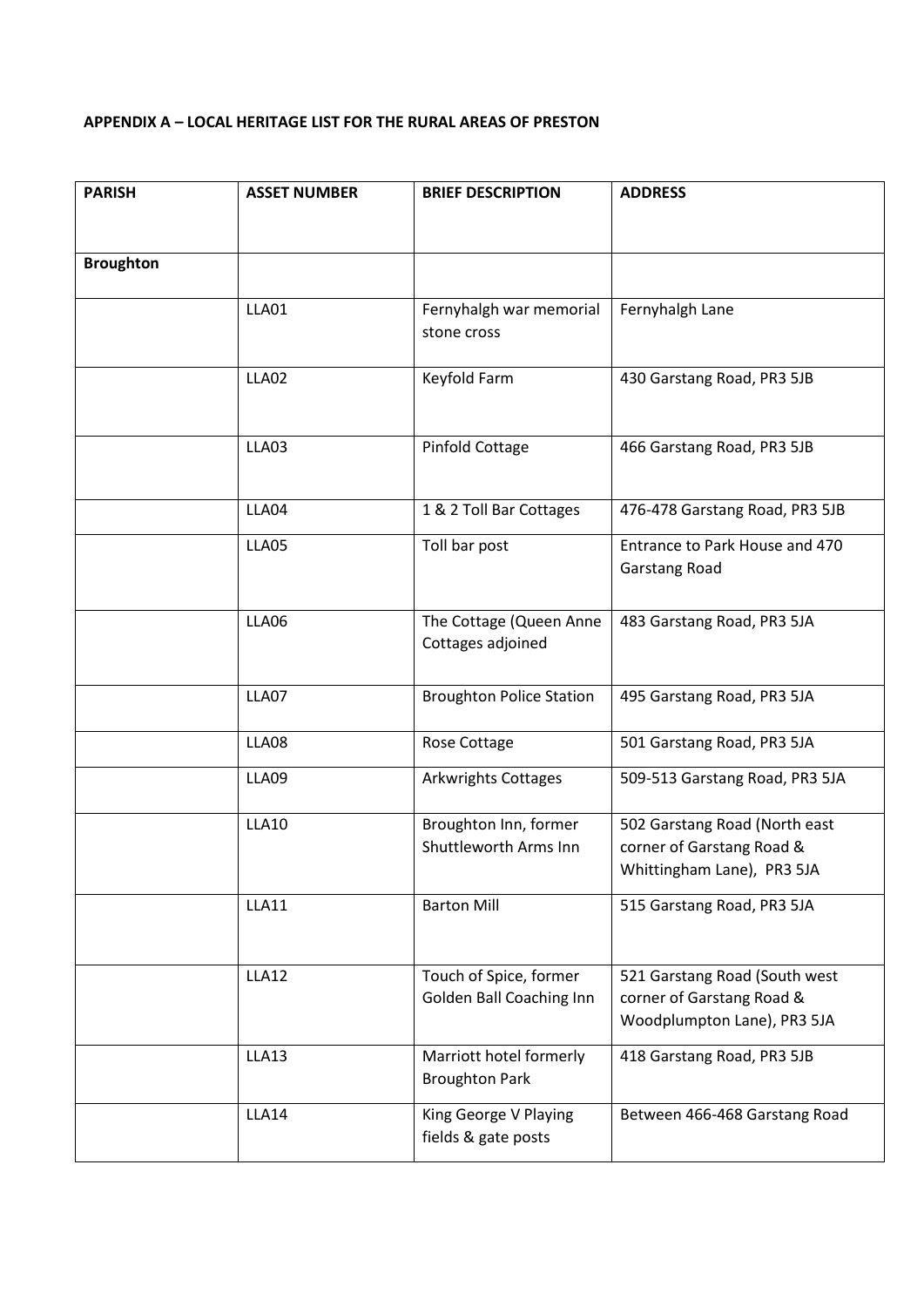| <b>LLA15</b>      | <b>Blundell Bridge</b>                              | Garstang Road, south of the<br>crossroads                      |
|-------------------|-----------------------------------------------------|----------------------------------------------------------------|
| <b>LLA16</b>      | Cardwell Bridge                                     | Garstang Road, north of the<br>crossroads                      |
| <b>LLA17</b>      | Laburnum House, 18 <sup>th</sup><br>century cottage | 5 Whittingham Lane, PR3 5DA                                    |
| <b>LLA18</b>      | <b>Wards Cottages</b>                               | 12-18 Whittingham Lane, PR3 5DR                                |
| <b>LLA19</b>      | <b>Broughton Farm</b>                               | 20 Whittingham Lane, PR3 5DA                                   |
| <b>LLA20</b>      | Broughton & District Club                           | 26 Whittingham Lane, PR3 5DA                                   |
| <b>LLA21</b>      | Daniels Cross stone &<br>base                       | At entrance of Broughton Old Hall<br>Farm, 54 Whittingham Lane |
| LLA22             | Broughton Old Hall, Old<br>Hall Farm & Gate posts   | 54 Whittingham Lane, PR3 5DB                                   |
| LLA23             | Whiteacres, Yates Farm                              | 88 Whittingham Lane, PR3 5DB                                   |
| LLA24             | <b>Yates Farmstead</b>                              | 90 Whittingham Lane, PR3 5DB                                   |
| LLA25             | The Cottage, Yates<br>Farmstead                     | 94 Whittingham Lane, PR3 5DB                                   |
| <b>LLA26</b>      | Dobsons Farm                                        | Entrance to Guild Wheel on<br>Sandygate Lane, PR3 5LD          |
| LLA <sub>27</sub> | Church Hill Cottage &<br>Farm Buildings             | D' Urton Lane, just north of<br>Motorway roundabout, PR3 5LD   |
| <b>LLA29</b>      | White Cottage & ancillary<br>buildings              | D'Urton Lane, PR3 5LD                                          |
| <b>LLA30</b>      | <b>Brooklands Cottage</b>                           | D'Urton Lane, PR3 5LD                                          |
| <b>LLA31</b>      | Springfield Cottage                                 | D'Urton Lane, PR3 5LD                                          |
| LLA32             | The Grange                                          | D'Urton Lane, PR3 5LE                                          |
| LLA33             | <b>Edmundsons Farm</b>                              | D'Urton Lane, on corner with<br>Midgery Lane, PR2 5SS          |
| LLA34             | Helms Farm                                          | 571 Garstang Road, PR3 5DL                                     |
| LLA35             | Gates, gate posts and<br>railings                   | Whittingham Lane, adjacent to<br>Italian Orchard, PR3 5DB      |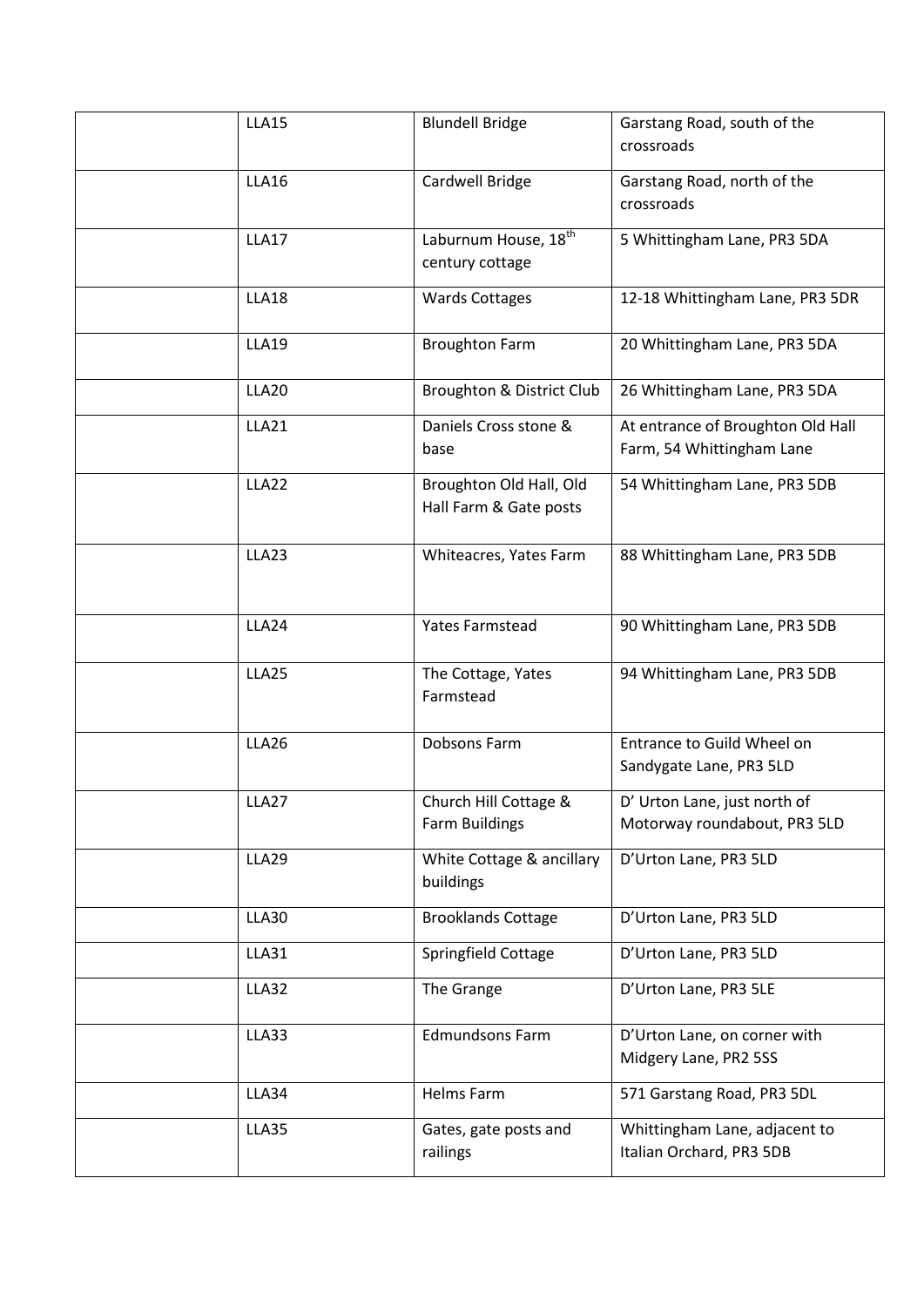### **APPENDIX B – LOCAL LIST SELECTION CRITERIA**

#### **Introduction**

Any building, structure or area of some historical and architectural interest may be considered for inclusion on the Local List particularly if it can be shown that the asset contributes to the character of an area and is valued by local people.

There are a range of 'heritage' values that are attached to a place and they will be of varying degrees depending on the asset.

1. Evidential Value; these assets will have a significant degree of physical remains of a primary source;

2. Historical Value; where an asset illustrates aspects of history and the intentions of its creators and demonstrates innovation or social organisation. Historical value also includes 'association' in that a notable family, person, event or movement gives historical value a particular resonance;

3. Aesthetic Value; these values derive from the way in which people draw sensory and intellectual experience. They will have a significant degree of design appeal and may be attributed to a well-known artist, architect or craftsman;

4. Communal Value; assets with a significant degree of meaning to a place for those who relate to it. Commemorative and symbolic values are common but communal value can also be derived from social distinctiveness and spiritual value.

To help guide identification and enable a nomination to be considered for inclusion on the Local List a form has been devised along with Selection Criteria guidelines set out below;

#### **Criteria**

### **1. Authenticity/Survival**

a) Does it remain in a substantial and recognisable form?

b) Does it retain its historic features and layouts?

c) Does it represent an important element in the development of the area?

### **2. Architectural and Design merit**

a) Is the surviving building/structure park or garden the work of a particular architect or designer which illustrates local or regional architectural history or design?

b) Does it show qualities of age, style or distinctiveness characteristics relative to the area?

c) Does the architectural design, details and construction materials aid to the local character of the area?

d) Is it an example of deliberate town planning prior to 1947?

#### **3. Historic Significance**